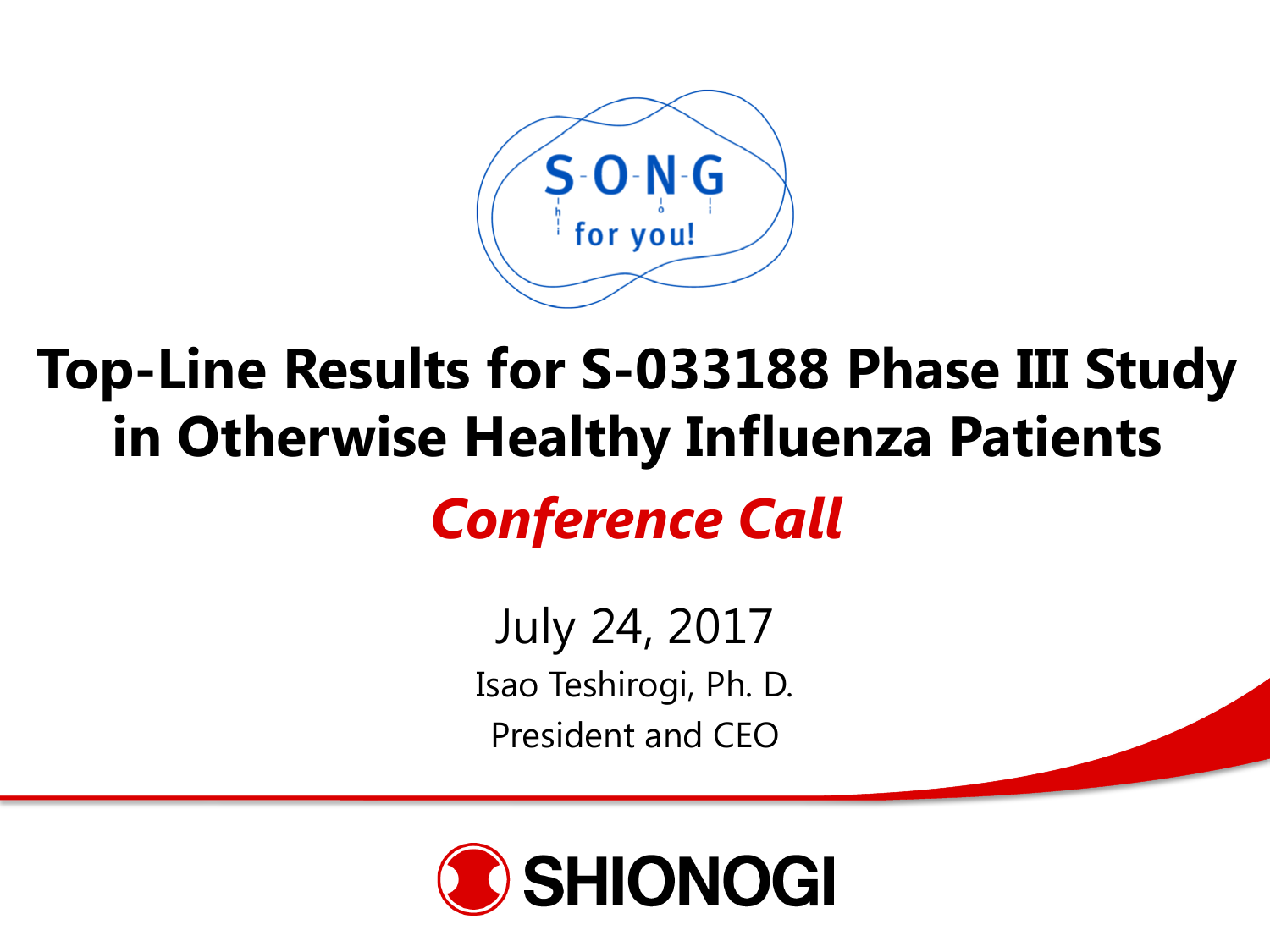## **S-033188:Profile**



| Indication                        | Influenza virus infection                                                                   |
|-----------------------------------|---------------------------------------------------------------------------------------------|
| Mechanism of action               | Cap-dependent endonuclease inhibition (novel<br>mechanism of action)                        |
| <b>Special</b><br>characteristics | Influenza type A/B viruses<br>Highly pathogenic avian influenza viruses<br>Single oral dose |
| <b>Stage</b>                      | Japan/Global: Phase III study                                                               |
| Future plan                       | Japan: NDA submission in FY2017                                                             |
| <b>Note</b>                       | Designated for "priority review system" by Ministry of<br>Health, Labour and Welfare (MHLW) |

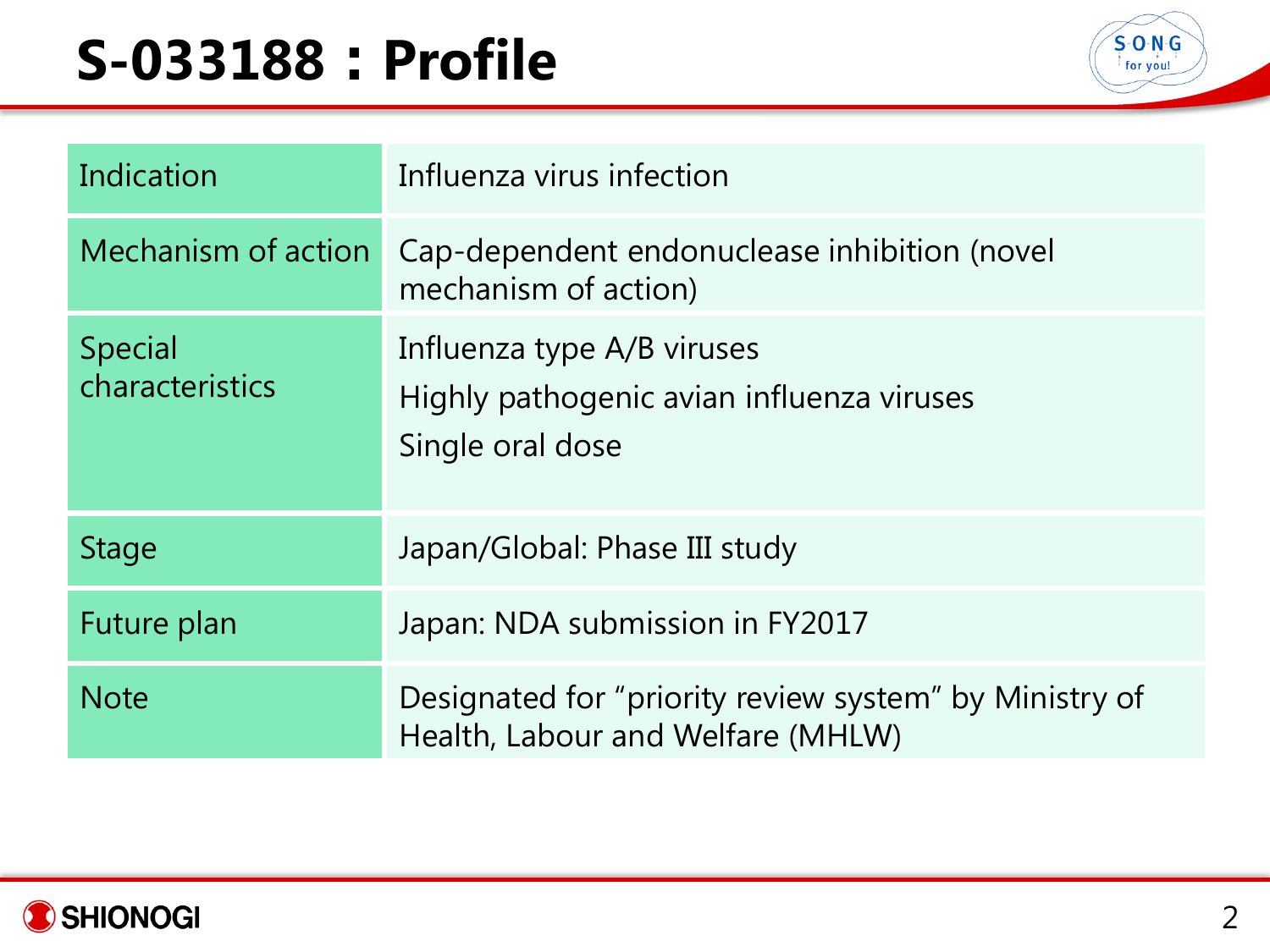#### $S$   $O$   $N$   $G$ **Global Phase III Study Design (OwH\* Study)** for you!



- Primary objective: Time to improvement of 7 major flu symptoms compared to placebo
- Major secondary objective: Time to improvement of 7 major flu symptoms compared to oseltamivir

(Using stratified generalized Wilcoxon test)

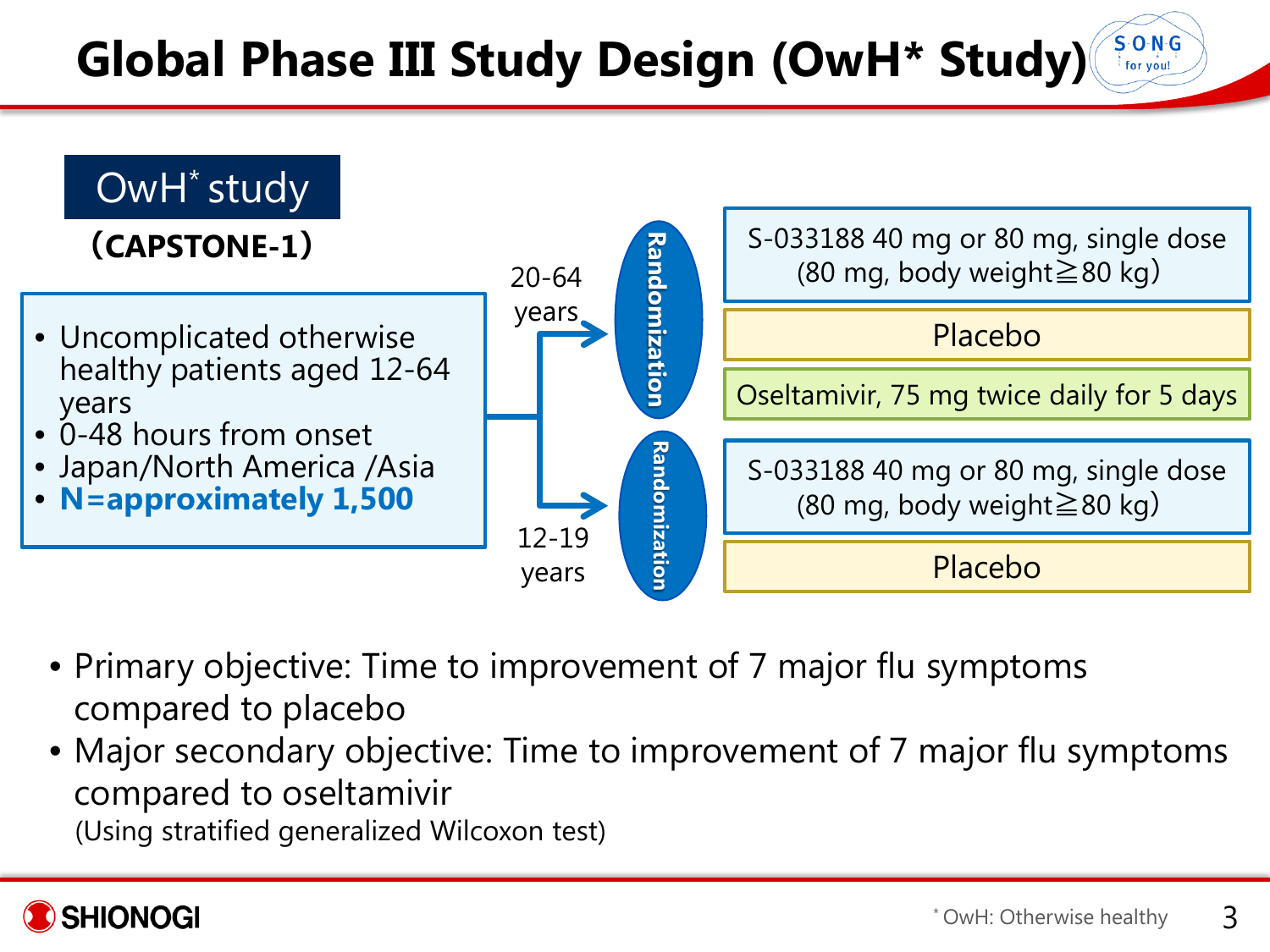## **Top-Line Results for OwH study - Primary objective -**



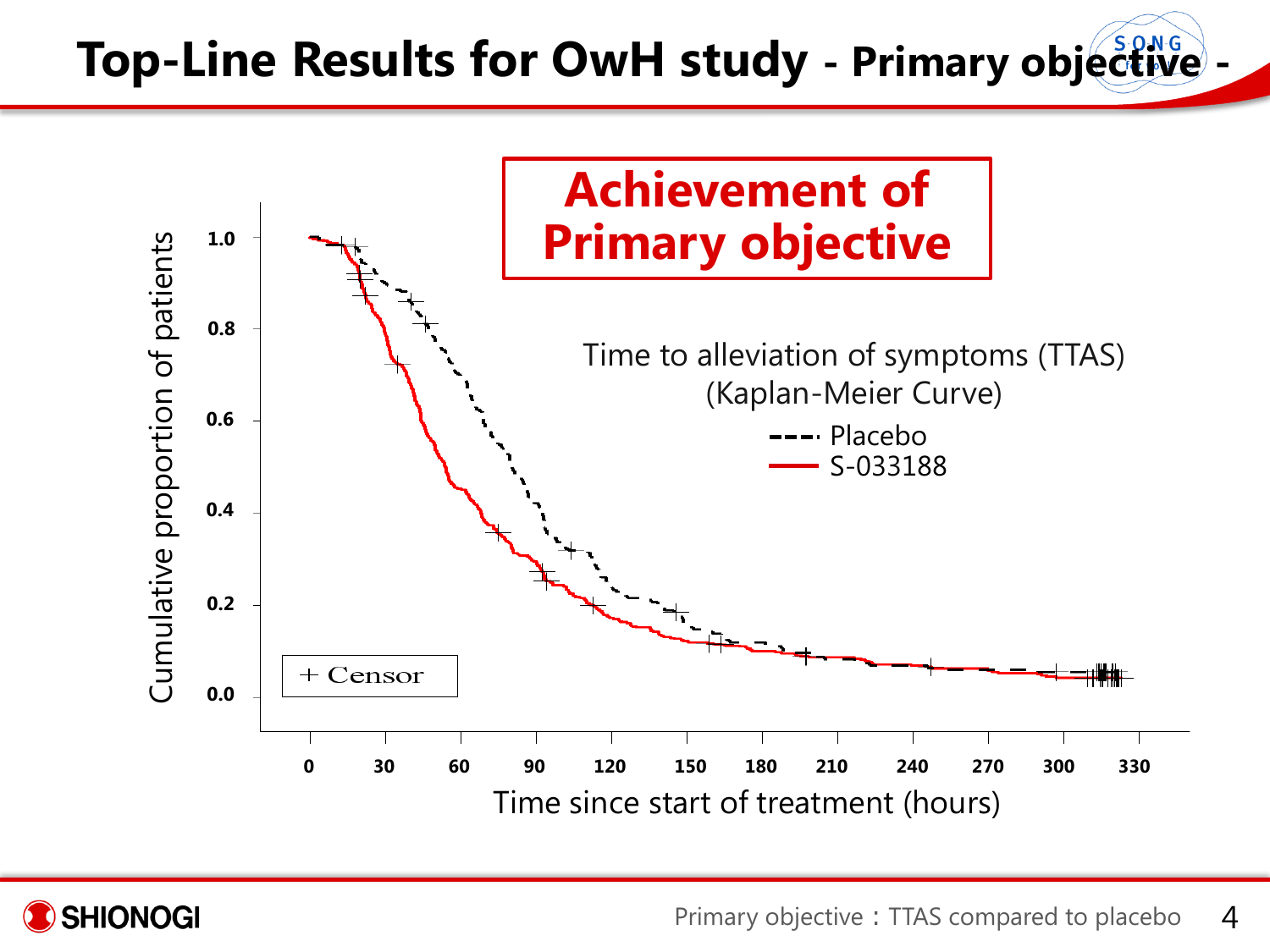# **Top-Line Results for OwH study**



#### • **Time to alleviation of symptoms (TTAS)**

– S-033188 demonstrated a statistically significant reduction in TTAS compared to placebo and achieved the primary objective.

#### • **Viral titer**

– S-033188 demonstrated statistically significant differences, in the early post-treatment period, both in the reduction of virus titer, and in the duration of viral shedding, compared to either placebo or oseltamivir.

#### • **Safety**

- S-033188 was well tolerated. The incidence of treatment-related adverse events in the S-033188 treatment arm was comparable to that in the placebo arm.
- The S-033188 treatment arm had statistically significantly fewer treatment-related adverse events compared to the oseltamivir arm.

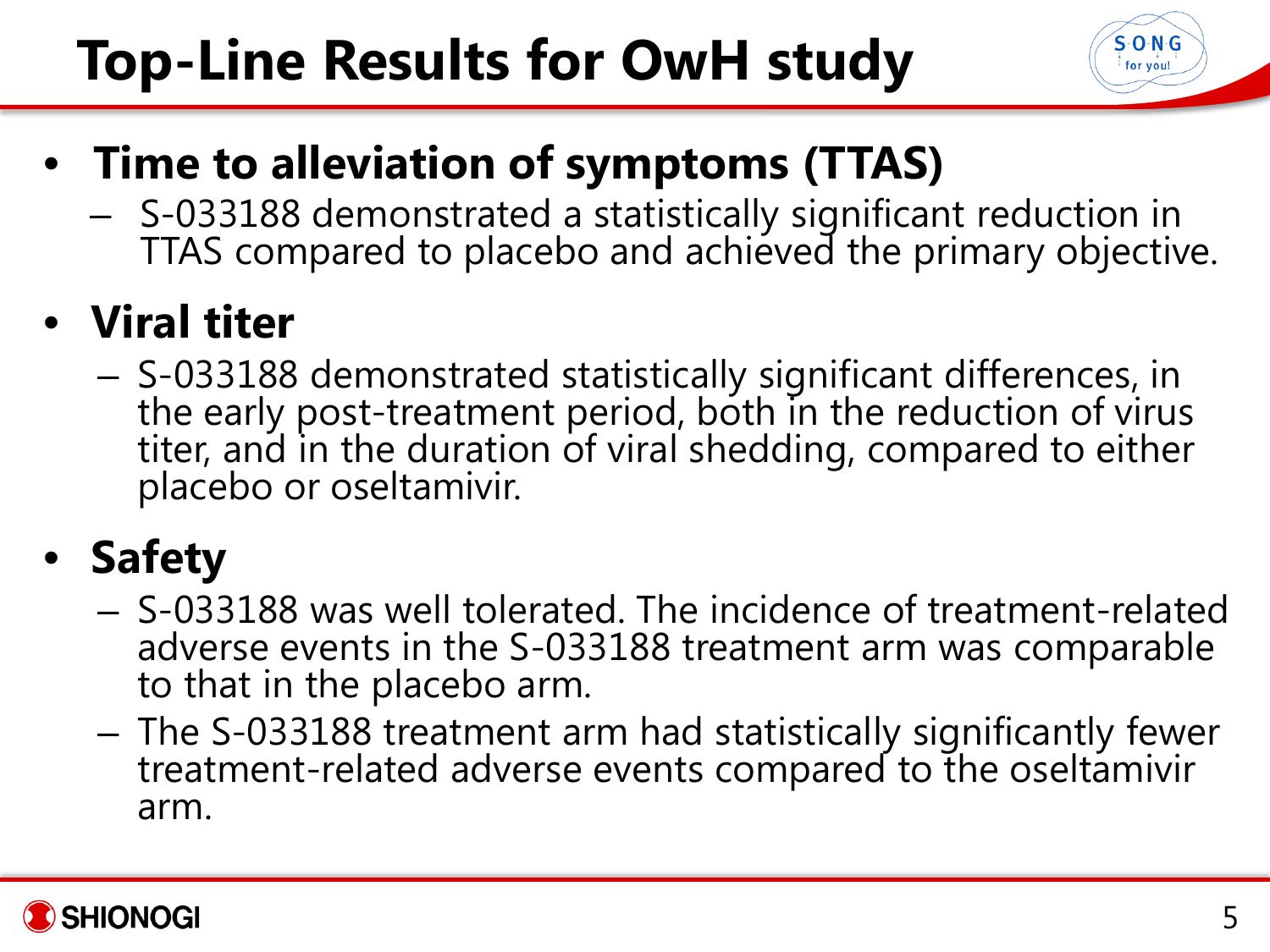## **S-033188:Future plan**



- OwH study: Completed
- Preparing for NDA submission under the "priority review system" (SAKIGAKE designation) in Japan
	- The target premarket review period will be 6 months.

#### **Japan Global**

- HR<sup>\*</sup> Study: Ongoing
	- Patient enrollment rate is exceeding the original plan



**Submit NDA promptly**



#### **Accelerate Global Phase III Studies**

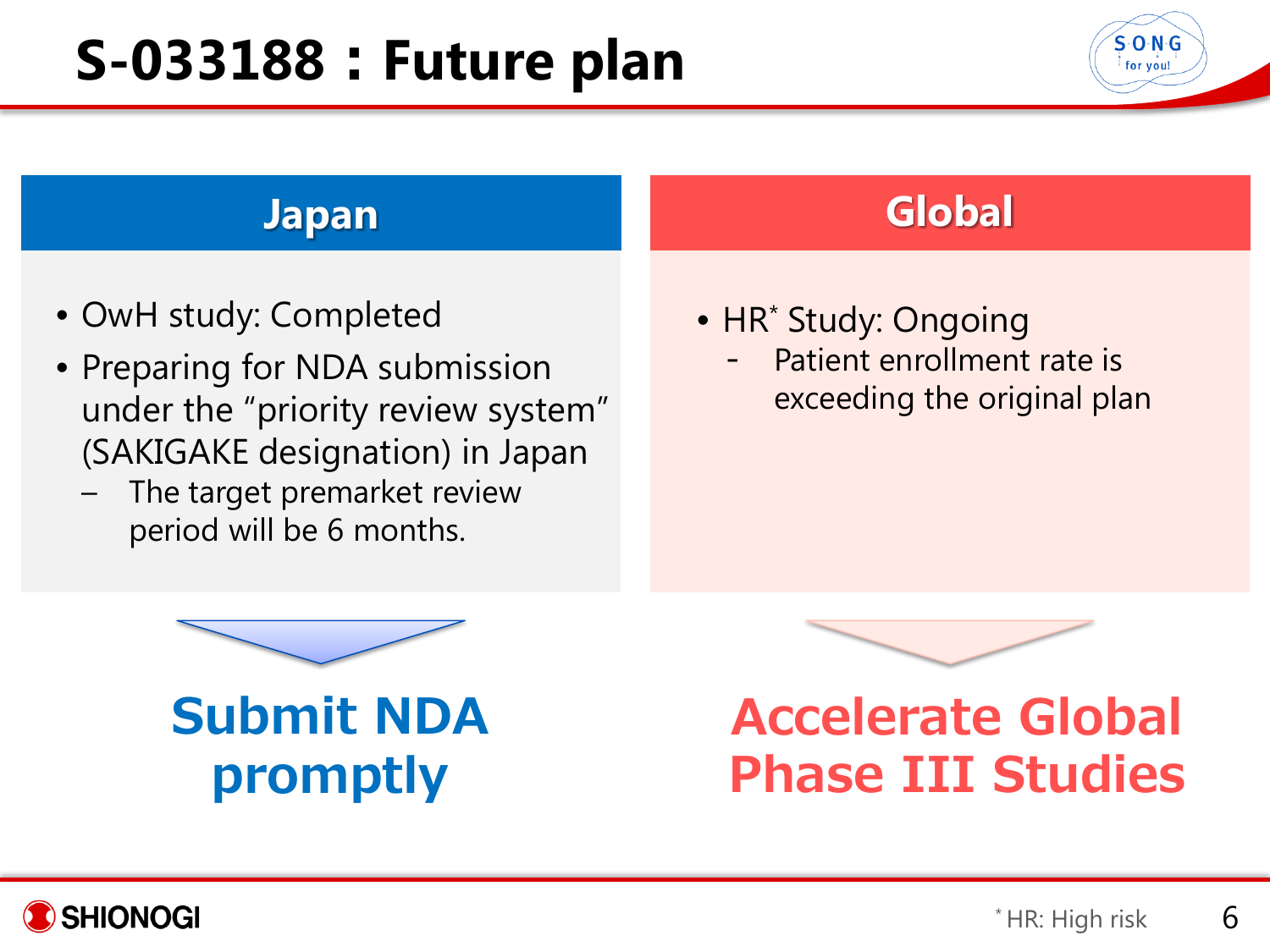

## **Appendix - Global Phase III Study Design (HR\* Study)-**



\* HR: High risk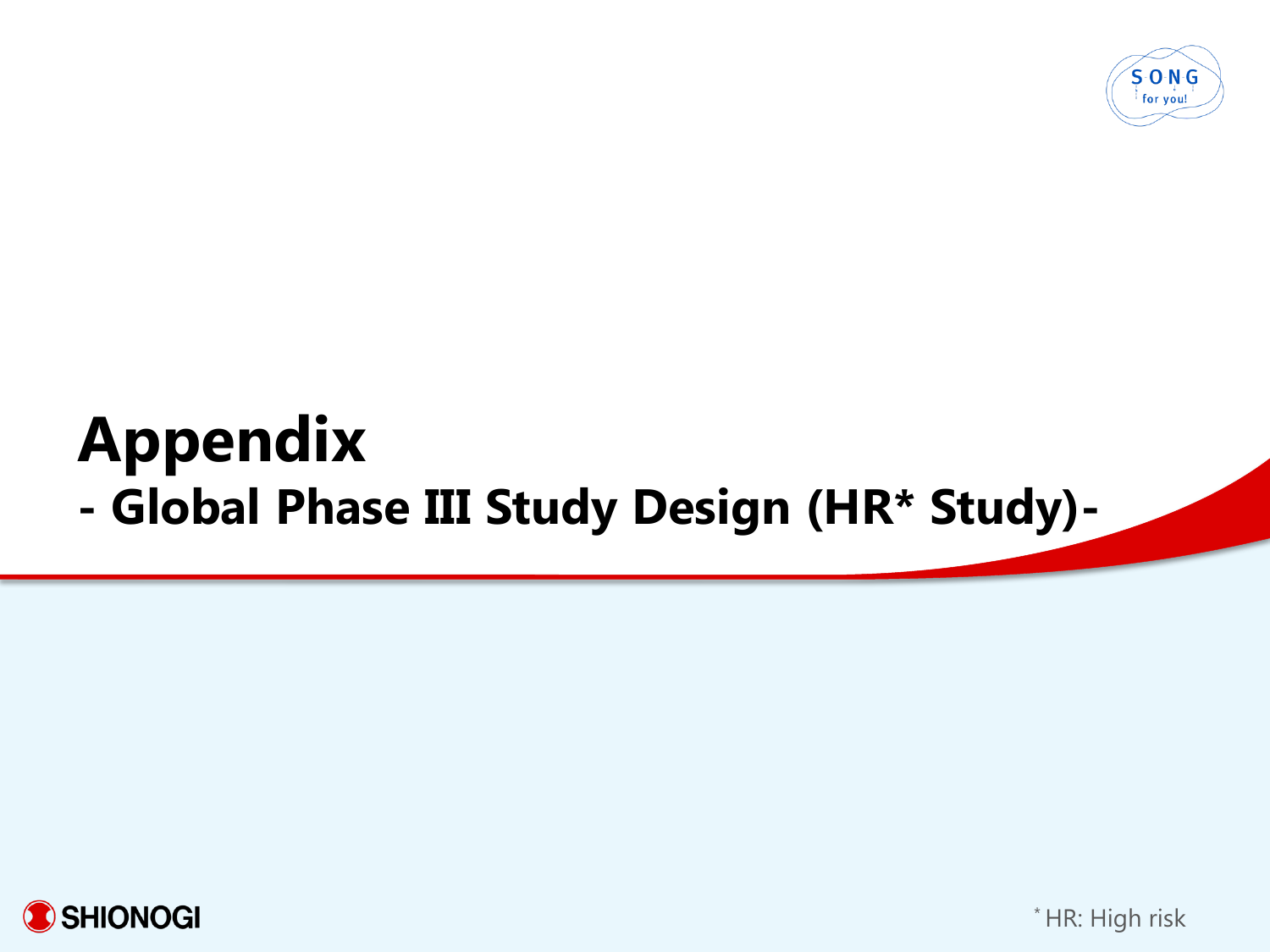#### HR\* study

#### **(CAPSTONE-2)**

- Uncomplicated high risk patients aged≧12 years
- 0-48 hours from onset
- Japan/US/Asia/ Southern Hemisphere
- **N=approximately 2,200**



- Primary objective: Time to improvement of 7 major flu symptoms compared to placebo
- Major secondary objective: Time to improvement of 7 major flu symptoms compared to oseltamivir (Using stratified generalized Wilcoxon test)



 $S$  O N G for you!